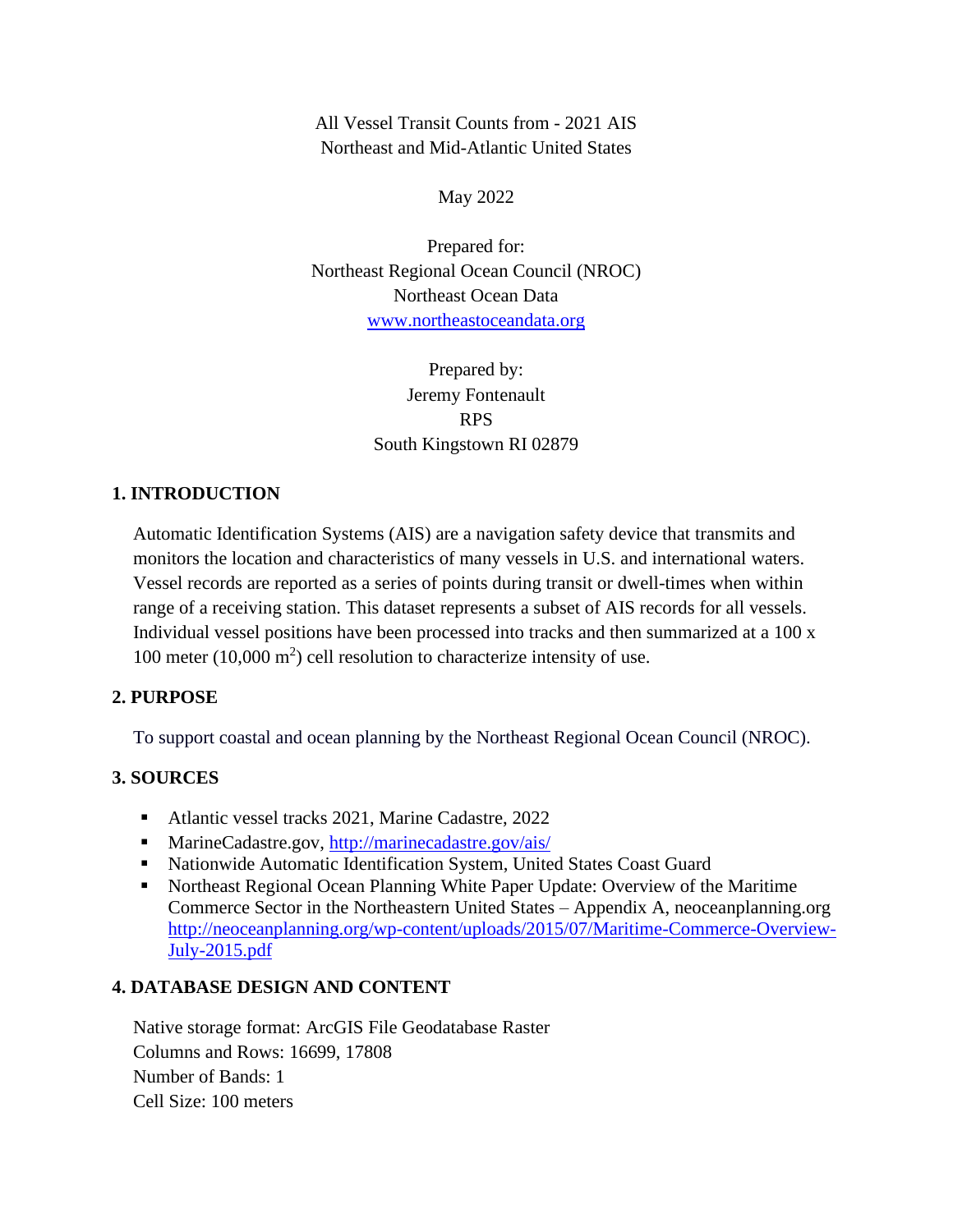Source Type: generic Pixel Type: floating point Pixel Depth: 32 Bit Statistics: Minimum: 1 Maximum: 72513 Mean: 14.46 Standard Deviation: 181.93

Dataset Name: AllVesselTransitCounts2021

Dataset Status: Complete

#### **5. SPATIAL REPRESENTATION**

Reference System: WGS 1984 Web Mercator Auxiliary Sphere Horizontal Datum: WGS 1984 Linear Unit: Meter (1.0) Angular Unit: Degree (0.0174532925199433) False Easting: 0.0 False Northing: 0.0 Central Meridian: 0.0

Geographic extent: -8794269.7374 to -7124369.7374, 3895278.3932 to 5676078.3932

IS0 19115 Topic Category: environment, oceans, transportation

Place Names:

Atlantic Ocean, Cape Cod Bay, Cape May, Chesapeake Bay, Connecticut, Delaware, Delaware Bay, Georges Bank, Gulf of Maine, Hudson River, Long Island Sound, Maine, Maryland, Massachusetts, Massachusetts Bay, New Hampshire, New Jersey, New York, North Carolina, Pennsylvania, Rhode Island, Rhode Island Sound, United States, Virginia

Recommended Cartographic Properties:

Classification, 8 classes, color mode: HSV

| $1 - 10$ :          | blue        | $(222-91-48)$     |
|---------------------|-------------|-------------------|
| $10 - 20$ :         | blue-green  | $(187 - 82 - 63)$ |
| $20 - 40$ :         | green       | $(126-97-83)$     |
| $40 - 60$ :         | light green | $(89-100-93)$     |
| $60 - 100$ : yellow |             | $(60-100-100)$    |